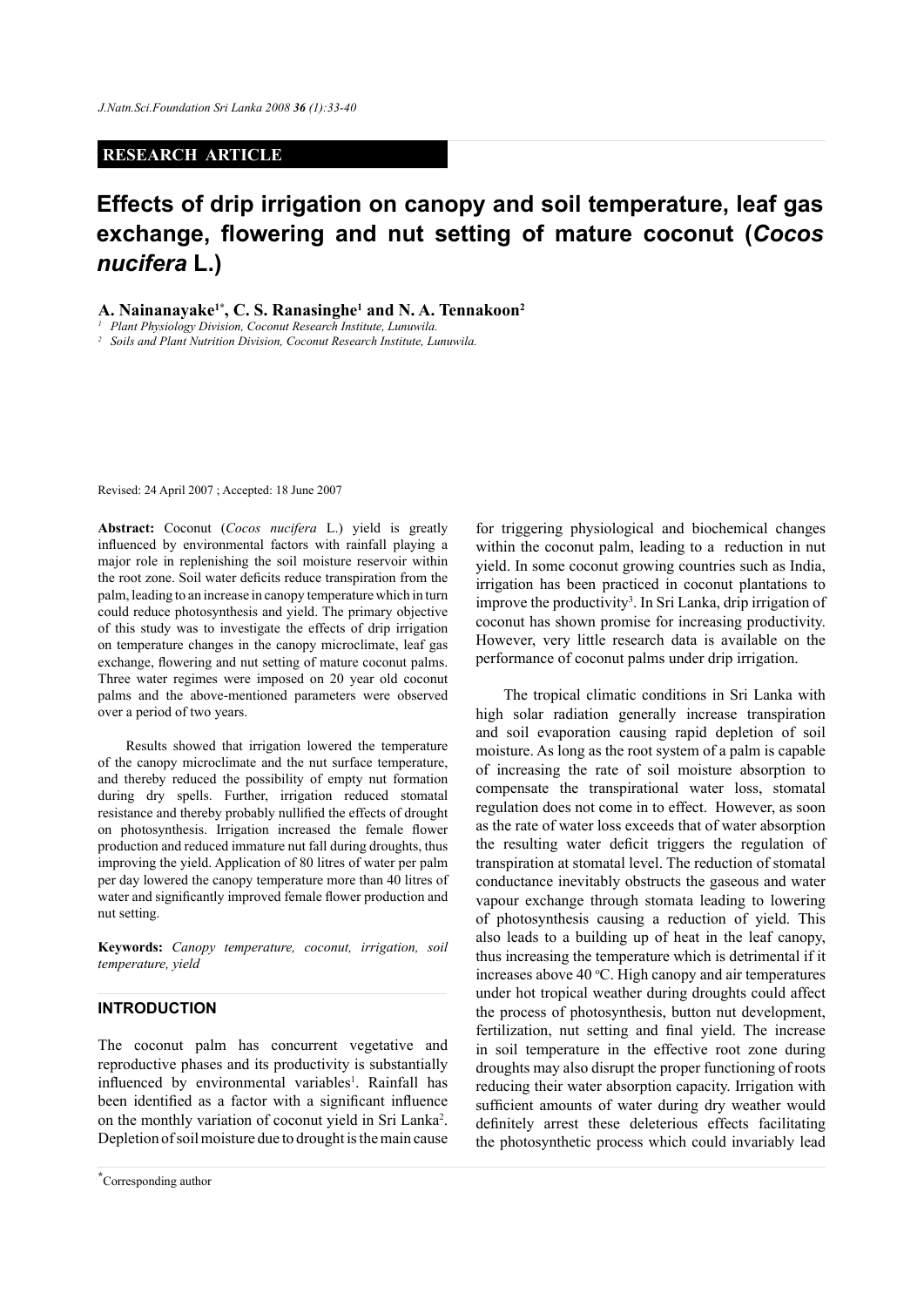to a better yield. Hence, the primary objective of this study was to evaluate the effects of drip irrigation on the canopy and soil temperature and nut setting in coconut plantations.

# **METHODS AND MATERIALS**

The drip irrigation experiment was conducted at Ratmalagara Research Station  $(IL_1)$ , Madampe, by the Soils and Plant Nutrition Division, Coconut Research Institute of Sri Lanka (CRISL). The experimental location had shallow (30 - 60 cm) sandy clay loam soil (*Andigama* series) which belongs to the land suitability class  $S_4$  based on the soil classification introduced by Somasiri *et al.*<sup>4</sup> The experimental design was a Randomized Complete Block Design (RCBD) with four replicates and five treatments. Each experimental plot had four palms approximately 20 years of age. All palms were planted at a spacing of 7.8 m x 7.8 m in a square planting arrangement. The plots were managed as recommended by the CRISL. A sub soil drip line and screw drippers were established to provide water to coconut palms at different irrigation intervals. Although there were five different treatments, only three treatments (*i.e.* T1, Control, No irrigation; T2, Irrigation with 40 litres of water per palm per day; and T3, 80 litres of water per palm per day after a 14-day rain-free period) were selected for the present study. A preliminary experiment was conducted on the same soil to determine the best time to commence irrigation. The results showed that the soil moisture content reduced approximately to half of field capacity within a 14-day rain-free period. Three palms from each plot were used for the experiment.

The drip irrigation system used in the study has been in operation since November 2002 and the measurements were taken on all selected palms during both the wet and dry periods from May 2004 to March 2006. Measurements included air temperature of the canopy just above the  $7<sup>th</sup>$ (upper canopy) and just below the  $10<sup>th</sup>$  bunch of nuts (lower canopy). (The newly opened inflorescence was considered as the  $1<sup>st</sup>$  bunch and counting downwards) and temperature of the surface of topmost nuts  $(T_{\text{net}})$ of  $7<sup>th</sup>$  and  $10<sup>th</sup>$  bunch exposed to sunlight (Checktemp thermometer, Hanna Instruments, UK). Measurements were done twice during the day (from 10 a.m. to 12 noon and from 2 p.m. to 4 p.m.) Leaf stomatal diffusive resistance (of the  $9<sup>th</sup>$  leaf from top which is generally considered as the representative leaf for physiological measurements in coconut) was measured using a Steady State Porometer (Li- 1600, Li-Cor Inc., Nebraska, USA). Soil temperature  $(T_{\text{soil}})$  was recorded twice during each measurement day (7-10 a.m. and 1-3 p.m.) at the depth of 30 cm, 1 m away from the base of the palm. Similarly, air

temperature  $(T_{air})$  within the upper canopy (just above the  $7<sup>th</sup>$  bunch) and lower canopy (just below the  $10<sup>th</sup>$  bunch) were monitored twice a day. Numbers of female flowers and set nuts were also recorded on all bunches developed during the period until they were plucked as matured coconuts. Set nuts of the matured bunch just prior to the pick was considered as the final yield.

Rainfall data were obtained from the weather station maintained by the CRISL at the same estate. The mean soil moisture content within the top 150 cm  $(\theta, \frac{9}{6})$  was measured in parallel with other measurements using the gravimetric method. Soil core samples were collected at three different depths *viz.* 0.5 m, 1.0 m and 1.5 m, 1 m away from the base of the palm. Soil moisture cans were filled with complete cores of soil (approximately 200 cm<sup>3</sup>) from each depth and weighed immediately. They were then oven dried at 70  $\degree$ C for 72 h in a fan forced oven and the dry weights were measured. Three replicates of soil core samples were taken for each treatment and the mean soil moisture content  $(\theta)$  was calculated as the average of soil moisture content at the 3 depths. Analyses of variance (ANOVA) were done using Statistical Analysis System (SAS Release 8.2, USA).

#### **RESULTS**

#### **Rainfall and soil moisture**

Three dry spells *viz.* from July to September 2004 (48 days), December, 2004 to March, 2005 (78 days) and July to October, 2005 (83 days) were experienced during the experimental period (Figure 1). Rainfall was welldistributed during the rest of the experimental period with a substantially higher rainfall from September to November 2004. Soil moisture content (θ, %) of nonirrigated control plots reduced significantly during dry spells (Figure 2). The soil moisture content was reduced by about 58% in September 2005 compared to the highest θ (17.5%) observed during the experimental period (November, 2004). Mean  $\theta$  of T2 and T3 plots during dry periods were 14% and 17% respectively.

### **Impacts of irrigation on soil, nut surface and air temperatures**

Substantial increases in soil, nut surface and air temperatures were observed under all water regimes in the afternoon session (1 to 3 p.m.) of the day during both wet and dry periods (Figure 3). Significant differences were seen between the treatments during dry periods. Similarly, significant increases in diffusive resistance and decreases in transpiration rate were observed in the afternoon, especially under drought conditions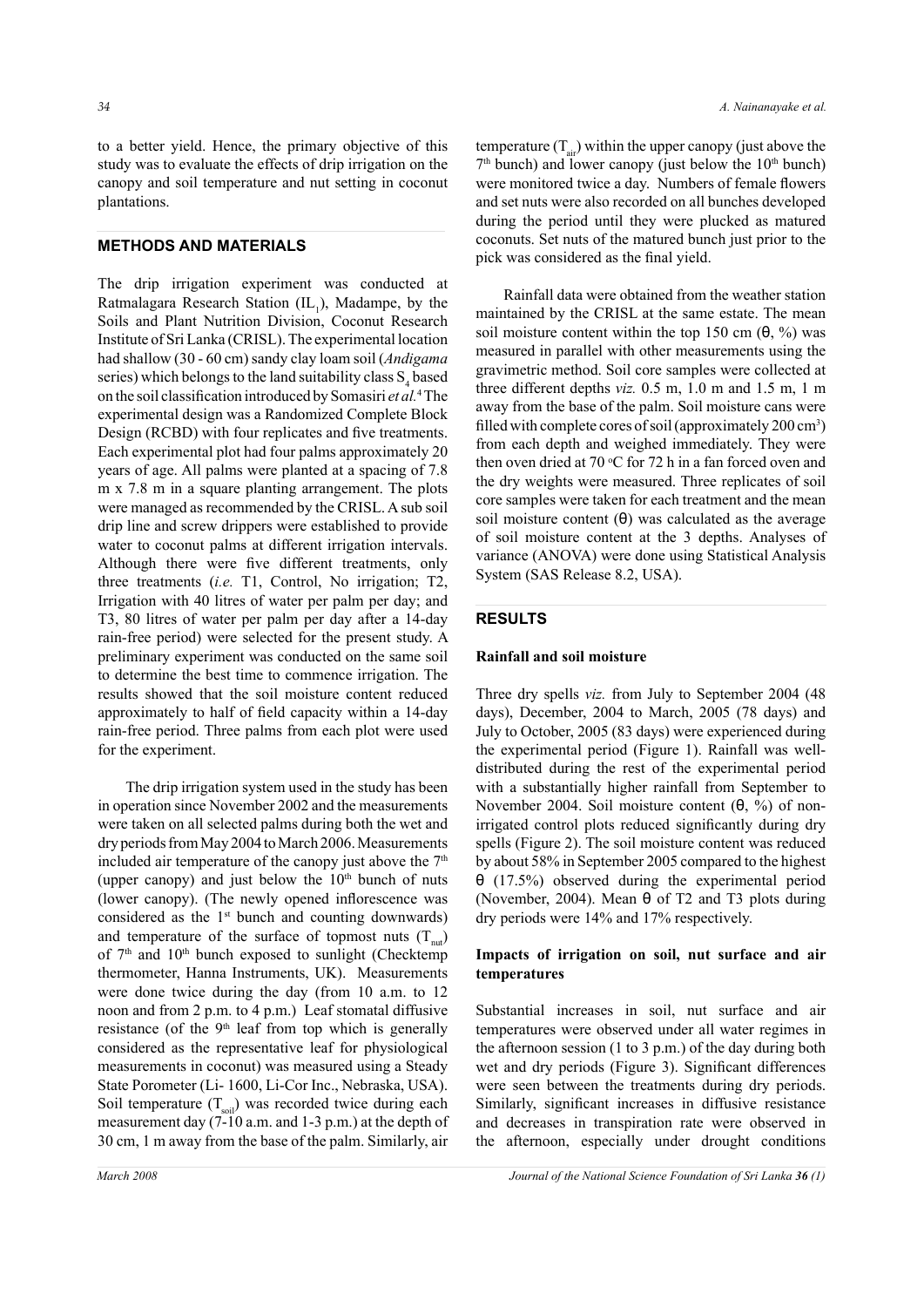

**Figure 1:** Daily rainfall (mm) at the experimental site during the experimental period (from May, 2004 to April, 2006).







**Figure 3:** Temperature (°C) of soil (a & b), nut surface of  $7<sup>th</sup>$  bunch (c & d) air surrounding the  $7<sup>th</sup>$  bunch (e & f) during wet and dry periods. (T1 – Control [No irrigation], T2 – 40 L/Palm/Day, T3 – 80 L/Palm/Day)

*Journal of the National Science Foundation of Sri Lanka 36 (1) March 2008*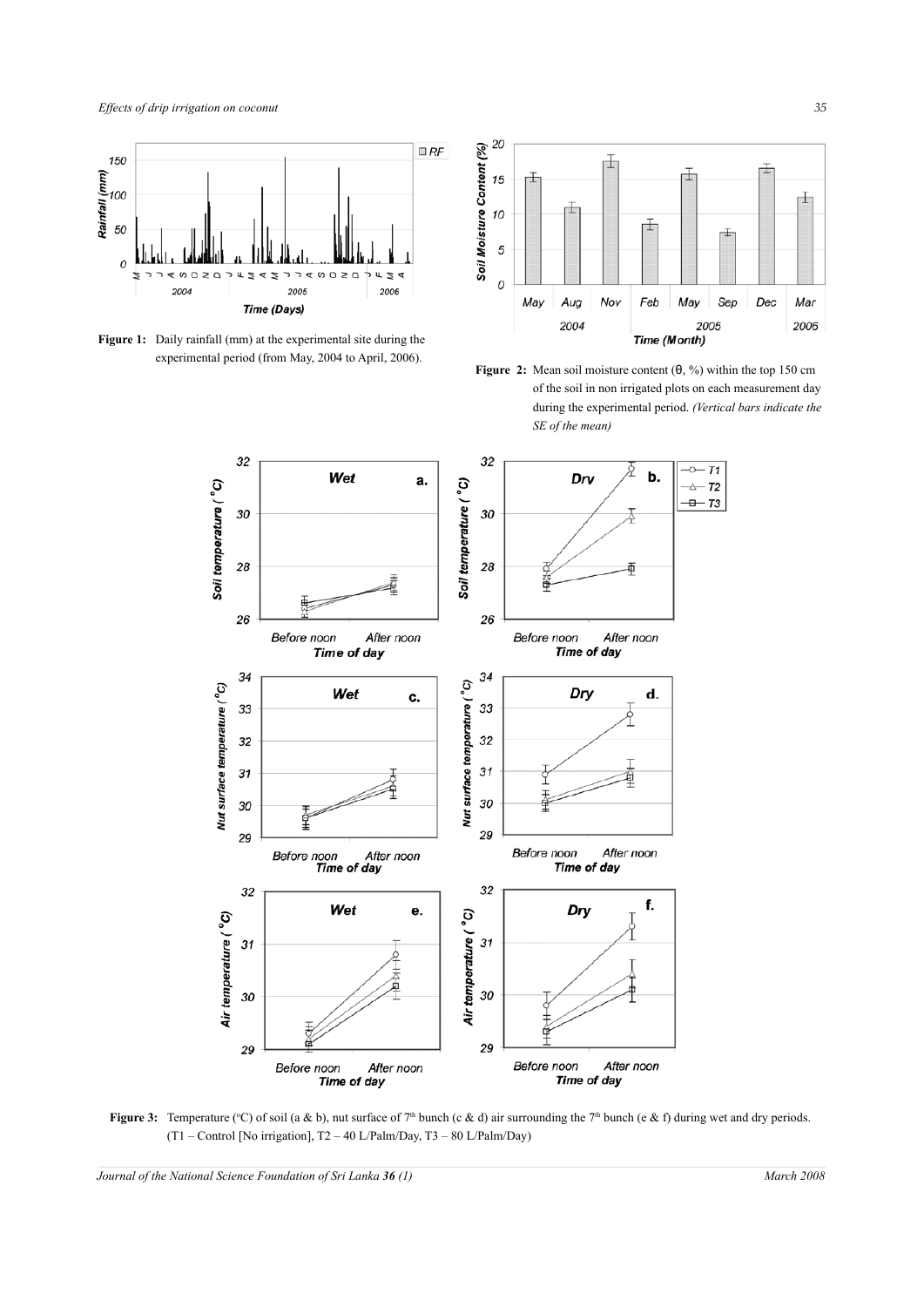(Figure 4). Therefore, temperature parameters and gas exchange parameters obtained in the afternoon were used for comparison of the effects of different water regimes.

No significant differences were observed in soil temperature  $(T_{\text{sol}})$  among treatments under wet weather conditions during the experimental period (Figure 5a). However,  $T_{\text{sol}}$  increased by 4 °C in non irrigated control plots as compared to T3 plots irrigated at 80 L/palm/day during the three dry spells experienced. Although the  $T_{\text{sol}}$ of T2 plots which were irrigated with 40 L/ palm/day increased above that of T3, still the maximum increase of 1.5  $\degree$ C was less than that observed in T1. Therefore, drip irrigation at both rates was effective in reducing soil temperature below that of the non irrigated control during dry periods.

There were no significant differences in nut surface temperature  $(T_{\text{nut}})$  of the 7<sup>th</sup> bunch between different water regimes during wet periods ( $X = 30.0$  °C) (Figure 5b). Variation pattern of  $T_{\text{out}}$  in the 10<sup>th</sup> bunch was similar to that of the 7<sup>th</sup> bunch (data not shown). However  $T_{\text{out}}$ increased by 2.5  $\degree$ C in the control plots as compared to T3 plots (irrigation with 80 L per palm per day) during dry spells.  $T_{\text{nut}}$  in T2 plots (irrigation with 40 L per palm per day) also showed temperatures which were up to 1.5 °C lesser than those in control plots. Thus, drip irrigation had significantly reduced ( $p < 0.01$ ) T<sub>nut</sub> during dry spells.

Air temperature  $(T_{air})$  within the canopy (both upper and lower parts) showed no significant difference between the water regimes (Figure 5c) under wet conditions. But  $T_{air}$  in T3 was significantly lower (p< 0.05), by >2 °C, than that of the control during the drought in September 2005. Irrigation with 40 L per palm per day (T2) was also effective in lowering  $T_{air}$  by at least 1 °C compared to that of the control. Changes of  $T_{air}$  in upper and lower parts of the canopy were not significantly different.

#### **Impact of irrigation on gas exchange**

The effects of irrigation on the transpiration rate (*E*) and stomatal diffusive resistance  $(r<sub>s</sub>)$  was more marked than those on temperatures. No significant difference was observed in transpiration rate between water treatments during wet periods (Figure 6a). However, *E* reduced by 55%, 70% and 95% respectively in control plots as compared to T3 plots during three consecutive droughts experienced during the experimental period. *E* was almost unaffected by drought when palms were irrigated with 80 L per palm per day (T3). Even when palms were irrigated with 40 L per palm per day *E* was reduced by 13%, 20% and 25% as compared to the irrigation with 80 L per palm per day. The  $r_s$  increased 3, 4 and 6-folds in control plots during the three dry spells when compared to T3 plots (Figure 6b). In contrast,  $r_s$ of T2 increased only one fold when compared to T3



**Figure 4:** Stomatal diffusive resistance  $(r_s)$  (a & b) and transpiration rate  $(E)$  (c & d) of the 9<sup>th</sup> leaf from top at different times of the day during wet and dry periods

*March 2008 Journal of the National Science Foundation of Sri Lanka 36 (1)*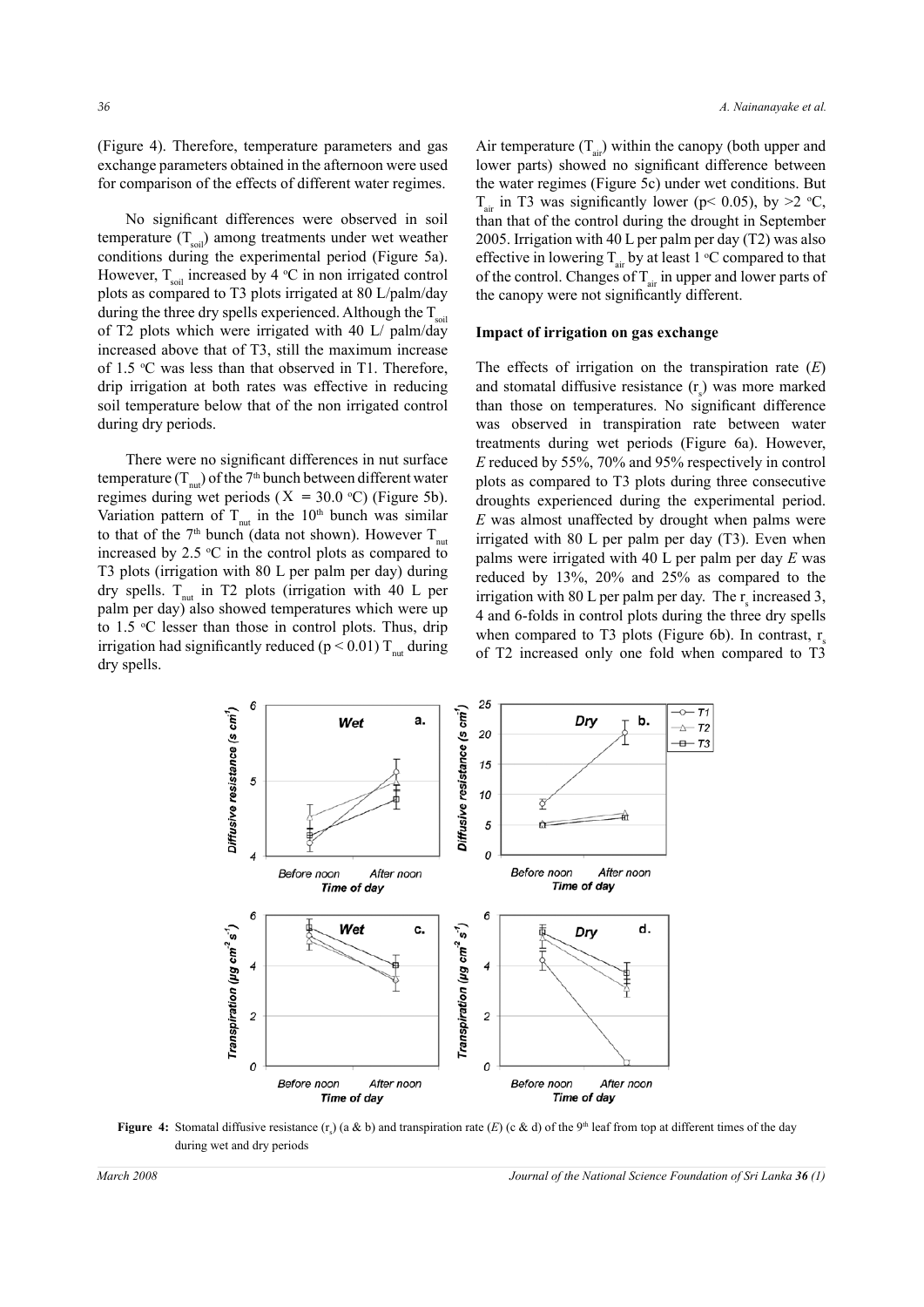





**Figure 6:** Mean rate of transpiration (*E*) (a) mean stomatal diffusive resistance  $(r<sub>s</sub>)$  (b) measured on the 9<sup>th</sup> leaf from top in three treatments on each measurement day during the experimetal period.



Figure 7: Number of female flowers per inflorescence under different water regimes.



**Figure 8:** Final coconut yield under different water regimes.

*Journal of the National Science Foundation of Sri Lanka 36 (1) March 2008*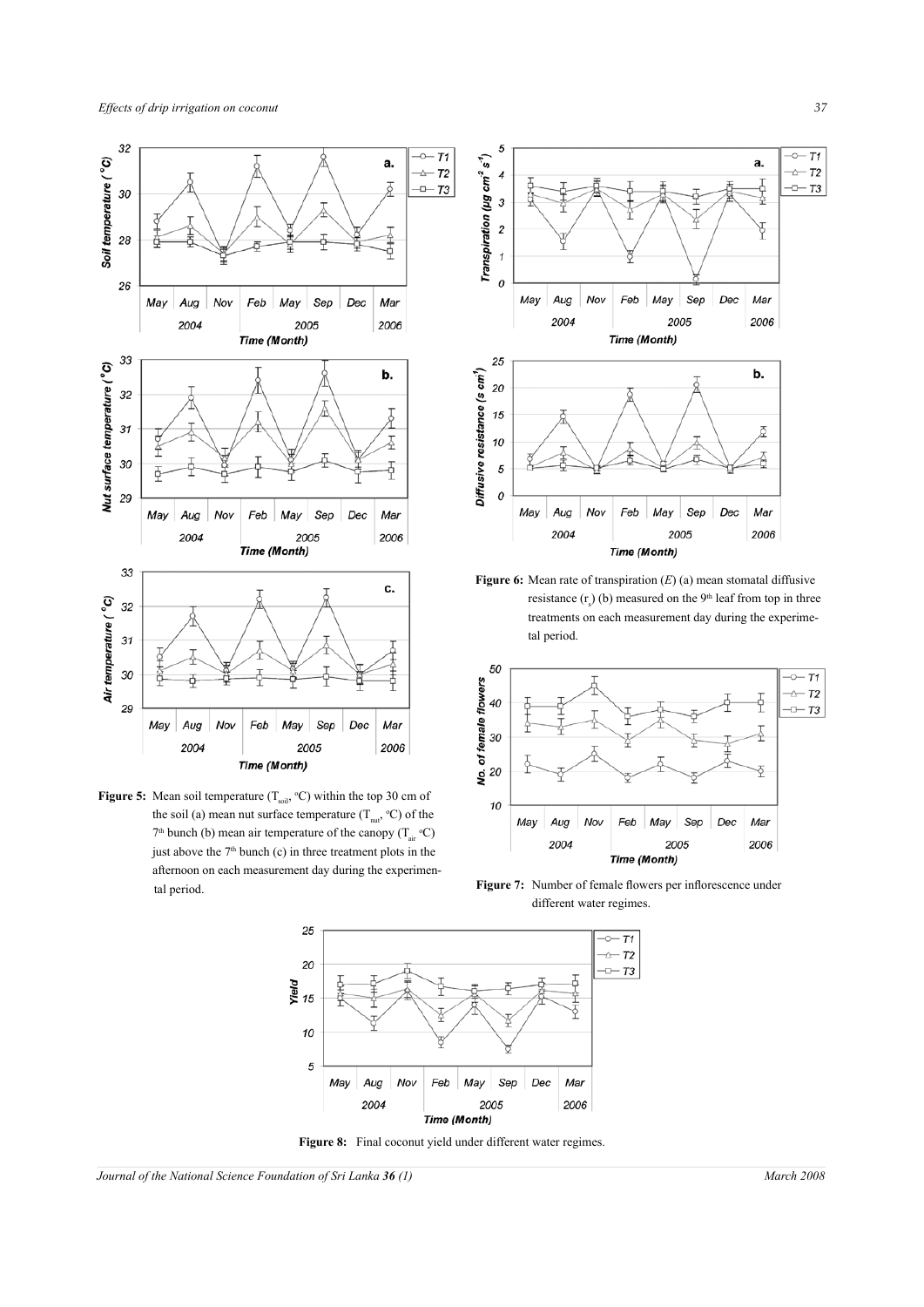plots. This indicates a substantial impact of irrigation on maintenance of gas exchange almost uninterrupted even during dry spells. Although no significant difference was observed in both  $E$  and  $r_s$  between T2 and T3 plots during the first two dry spells, both differed significantly (p<0.01) in the third and the longest dry spell experienced in September 2005.

## **Impacts of irrigation on button nut production and yield**

The effects of irrigation are reflected in both the number of female flowers produced per inflorescence and the yield. Both irrigated plots showed significantly higher production of female flowers as compared to nonirrigated control plots throughout the experimental period (Figure 7). Palms in T2 and T3 plots showed 52% and 88% higher average female flower production within the period monitored. Also, there were significantly higher number of female flowers per inflorescence within each water regime under wet conditions.

There were no significant differences in yield between treatments during wet periods but yields were significantly reduced ( $p < 0.001$ ) in bunches developed during dry spells in the control plots (Figure 8). Compared to control plots, T3 plots showed respectively 50%, 95% and 120% higher yields during the three dry spells experienced within the experimental period (August, 2004, February and September 2005). Yields in T2 plots for the same periods were 30%, 45% and 55% higher compared to those in control plots. T3 plots showed about 45% higher overall yield than the control plots during the experimental period while it was about 20% higher in T2 plots. Irrigation with 80 L per palm per day (T3) showed an advantage of about 15% higher yield as compared to plots irrigated with 40 L per palm per day.

## **DISCUSSION**

#### **Impacts of irrigation on temperature increases during dry spells**

The coconut palm thrives well in a climate which is neither very hot (beyond  $35 °C$ ) nor very cold (below  $20 \text{ }^{\circ}$ C). Hence, temperature has a great influence on the growth and productivity of coconut<sup>5</sup>. The functional air temperature range for coconut is  $20-32$  °C with the optimum being  $27 \text{ °C}$  for maximum growth and yield<sup>5</sup>. Root functioning is adversely affected when soil temperature increases above  $35^{\circ}C^5$ . Results of the present study showed that although the mean  $T_{\text{sol}}$  under well rain-

fed conditions was around  $27 \text{ °C}$ , it increased by about 4 °C in control plots during the longest dry spell when θ declined to 7.5%. Thus  $T_{\text{sol}}$  reached the temperature of the upper functional limit and this may have affected root functioning adversely in nonirrigated plots. However, irrigation with 40 L per palm per day reduced the increase in  $T_{\text{sol}}$  substantially and the mean increase was just above 1 o C. Irrigation with 80 L per palm per day maintained  $T_{\text{sol}}$  between 27.3 °C and 27.9 °C, which indicates that  $T<sub>sol</sub>$  was almost unaffected due to hot weather under drought conditions. Therefore, irrigation at both levels were able to prevent large increases in  $T_{\text{sol}}$  which may have facilitated uninterrupted root functioning.

The foliage canopy is the part of a coconut palm which directly intercepts the incoming solar radiation and thus, it is not surprising to observe a substantially higher  $T_{\text{out}}$  in spite of wind based dissipation of thermal energy. Although  $T_{n}$  of the 7<sup>th</sup> bunch was slightly higher than that of the  $10<sup>th</sup>$  bunch in the non irrigated control plots, no significant differences were observed in  $T_{\dots}$ between the two bunches when the palms were irrigated. It is important to note that the  $T_{\text{nut}}$  of plots irrigated at 40 and 80 L per palm per day during dry spells were respectively 2-2.5  $\degree$ C and 1-1.5  $\degree$ C lower than that of control plots. Similarly, the increase in air temperature within the canopy was more than  $2^{\circ}$ C in control plots as compared to that in the wet period while it was less than  $1 \text{ }^{\circ}\text{C}$  in T2 plots and almost negligible in the T3 plots. Accordingly, irrigation during the dry period had a significant effect in reducing temperature within the canopy micro climate through evaporative heat loss. This is indicated by the reduction of transpiration by about 95% in control plots, 25% in T2 plots and almost no decrease in T3 plots at the end of the longest dry spell within the period. Previous studies<sup>6</sup>, also reported a more than 100% reduction in transpiration rate in fiveyear old coconut palms with concurrent increases in leaf temperature. Therefore, the provision of water at 80 L per palm per day during the drought created an approximately similar canopy temperature as observed under well rainfed conditions. Palm canopies in control plots where this cooling effect is not substantial, experience heat build up due to lack of efficient dissipation of thermal energy resulting in an increase in canopy temperature. This increase in temperature possibly affects nuts of different developmental stages. It is very likely that nuts of 6-9 month age group, which undergo shell development and hardening, could be seriously affected<sup>7</sup>. High temperature within the canopy environment during extreme dry spells in certain areas of the country<sup>7</sup> may be one of the causes for the formation of a considerable number of empty nuts, with no liquid endosperm (coconut water) and weakly developed shells or split shells with the intact husk.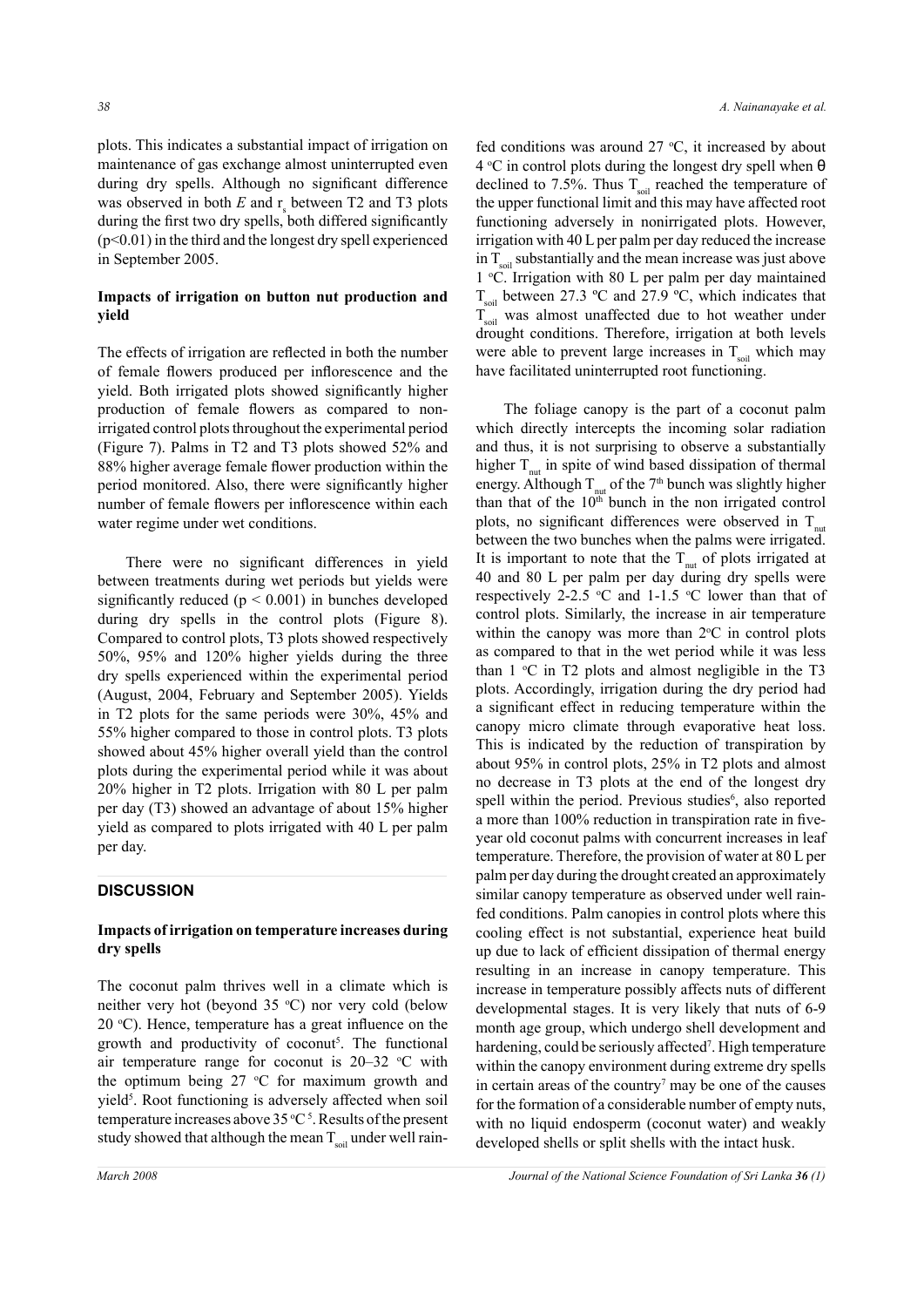#### **Impacts of irrigation on gaseous exchange**

Stomatal diffusive resistance during dry spells showed average increases of 70% and 25% in T2 and T3 irrigated plots compared to that in the wet period while control plots showed more than 4-fold average increase. Therefore, increase in  $r<sub>s</sub>$  was substantially higher in nonirrigated control plots as compared to those of irrigated plots. While the rate of transpiration in control plots decreased by 55%, 70% and almost 100% respectively during the three dry spells, it was almost unaffected in plots irrigated with 80 L of water per palm per day. The application rate of water in T3 was effective in maintaining an average soil moisture content  $(\theta)$  of 17% during dry periods. The reduction of  $\theta$  down to 14% in T2 plots resulted in a drop of *E* by about 25% during the longest dry period. Greater stomatal opening under irrigation even during dry spells probably indicates greater photosynthesis. Previous studies<sup>1</sup> reported a more than 20% reduction of dry matter production in palms exposed to a 24 day dry spell, which could be completely arrested by irrigation. Therefore, the impact of a drought on photosynthesis and dry matter production may be substantially minimized by irrigation.

## **Impacts of irrigation on button nut production, nut setting and yield**

There were significant differences in the number of female flowers per inflorescence developed during wet and dry periods especially in T1 and also with T2 and T3 to a certain extent (Figure 7). The correlation coefficients (r) of 0.96, 0.54 and 0.75 between  $\theta$  and the number of female flowers in T1, T2 and T3 water regimes respectively indicated that the conditions prevailing at the time of anthesis exerts an influence on determining the number of female flowers per inflorescence. Earlier reports of the 32 month non-visual development cycle of the inflorescence from flower primodia initiation up to inflorescence opening have shown the influence of conditions prior to anthesis in determining the number of female flowers per inflorescence8, 9. The results of the present experiment showed that not only the environmental conditions prior to flower opening but also the conditions at the time of anthesis have some influence on the female flower development. As a consequence of the intermittent droughts from 2002 to 2004 period, the number of female flowers was low in non irrigated control palms. On the other hand, irrigated palms which received more or less an uninterrupted water supply during both wet and dry periods prior to the present experiment, developed higher numbers of female flowers. Moreover, nut setting and final yield were directly affected by the microclimatic conditions at the time of flower opening. According to Liyanage<sup>9</sup>, environmental conditions during the first 3-4 months of the year long visual cycle after flower opening is very critical for nut setting. About 50-70% of immature button nuts would fall-off during this period even under well rain-fed conditions. However, the button nut shedding was just above 40% in T3 plots irrigated at 80 L per palm day. Therefore, drought during this highly sensitive period may cause much heavier fall of immature nuts. This situation is reflected in control palms with more than 50% reduction in set nuts during dry periods when compared with the wet period. Therefore, under irrigation condition the reduction in the number of set nuts was substantially low during most periods. The supply of water during the dry spell could prevent the formation of the abscission layer which precedes button nut shedding<sup>10</sup>. Moreover, irrigation during dry periods could prevent the drying of nectar on the stigma in receptive button nuts. The cooler canopy microclimate could facilitate the pollination process and thereby improve nut setting<sup>5</sup>.

#### **CONCLUSION**

Irrigation has a definite positive impact on lowering the canopy temperature. This reduces the nut surface temperature which is likely to prevent any obstruction to the shell development and thereby reduce the formation of empty nuts during dry spells. Irrigation also reduces the stomatal resistance and may facilitate gaseous exchange through stomata. This in turn would reduce the effects of drought on photosynthesis and improve yield. Irrigation increases the production of female flowers and reduces excessive immature nut fall during droughts. Irrigation with 80 L per palm per day during drought when compared to 40 L per palm per day has a greater capacity of lowering the canopy temperature and results in substantial benefits in the improvement of female flower production and nut setting.

#### **Acknowledgement**

Authors wish to extend their sincere thanks to the Coconut Research Board for funding the research work and senior technical officers Mr. R D N Premasiri and Mr. L. R. S. Silva and the divisional staff of the Plant Physiology Division, CRISL for their untiring support for the collection of data continuously for almost a 2 year period. Thanks are also due to Mr. M. A. D. Perera and Mr. K. R. E. M. Fernando, senior field assistants from Soils and Plant Nutrition Division, CRISL for the maintenance and the regular monitoring of the drip irrigation system.